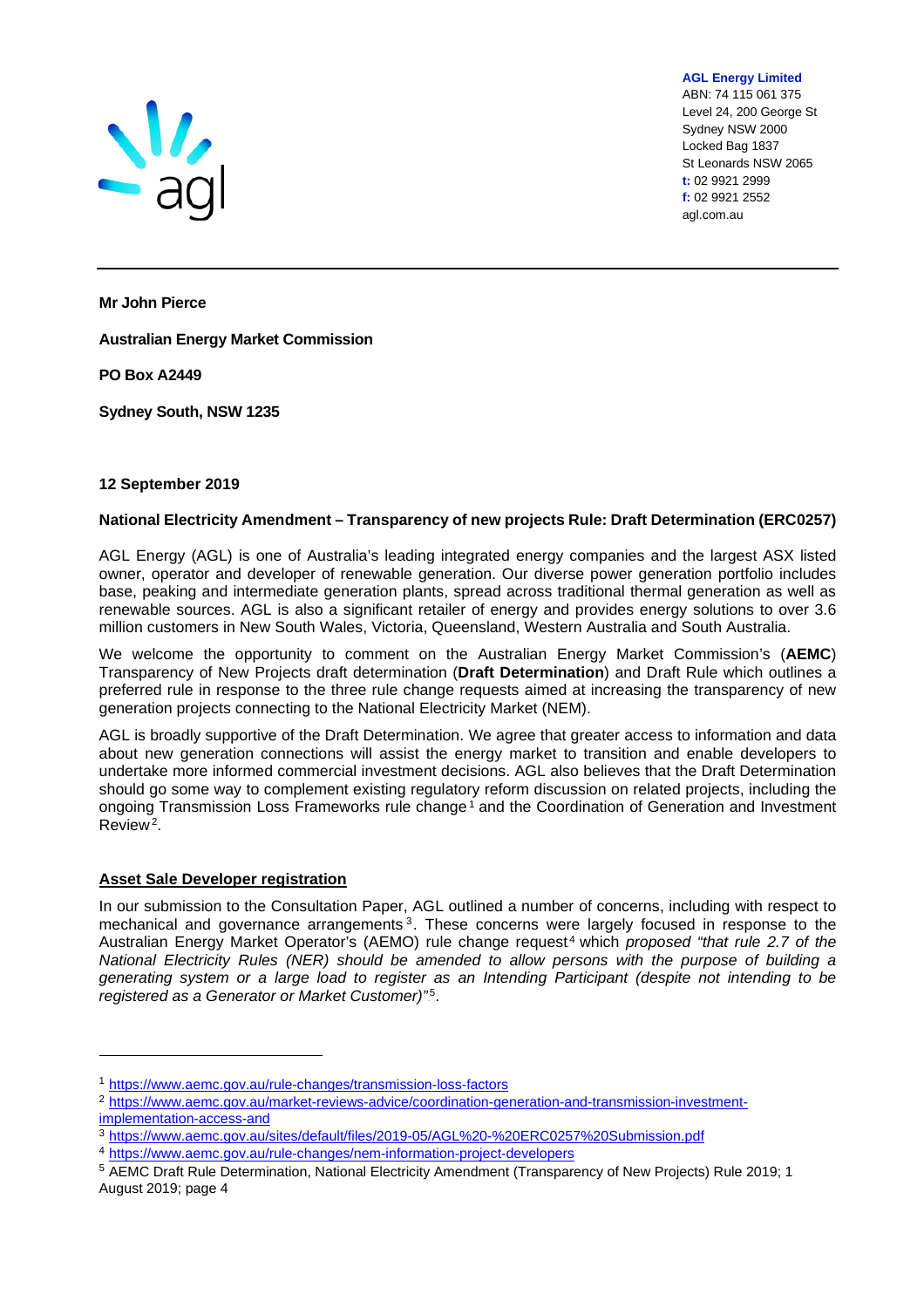

AGL supports the AEMC's preferred decision to split developers into two broad categories, obligate AEMO to undertake an annual audit of the Intending Participant registration category, and introduce the 'deemed' Registered Participant category for Asset Sale Developers<sup>6</sup> for the purposes of accessing NEM Standing Data and information under clause 3.13.3(k) of the NER.

We are, however, unsure how this deeming would work in practice in the NER. We request the AEMC to clarify its intent across three broader issues - access, governance, regulatory enforcement. Our concerns across these issues are described below:

• **Access** – AGL supports the addition of the definition of 'Project Developer' (**PD**), however it appears to conflict with the intended operation of this category outlined in the Draft Determination.

AGL notes that deeming within the NER typically refers to an automatic entry or fulfilment of the registration category's associated requirements. Conversely, the proposed definition outlines that PDs must "*demonstrate to AEMO's reasonable satisfaction that it intends to develop a plan to be connect to the transmission or distribution system……"*. This distinction requires further clarification.

In addition, the detailed process covered by this definition do not appear to be specified within the Draft Determination or Draft Rule. It is therefore unclear if AEMO, in managing this registration category, is expected (or is required) to:

- o undertake a similar access assessment as current conducted for Intending Participants to meet its "reasonable satisfaction" test;
- o develop an ongoing record of approved PDs and make this list publicly available in order to promote greater transparency in line with the objective of this Draft Determination;
- o periodically audit and maintain the deemed Registered Participant category; and/or
- o outline these and any other further details/operational requirements in a procedural document managed by itself.
- **Governance** AGL's understands that once a PD is deemed registered, it has access to NEM Standing Data<sup>7</sup> and is bound by confidentiality obligations under NER clause 8.6.

However, an obligation on AEMO to maintain an update-to-date record of participants within this registration category, a list of data sets provided and their distribution frequency.<sup>8</sup>, does not appear to exist. Without proper transparent records, it appears impossible to know who is operating as a PD, what information they have requested (and received), whether they are genuinely progressing their project, and importantly, whether they are operating within the regulatory bounds of the NER.

In addition, once the PD has completed and sold its project, AGL understands that all NER obligations on the developer would to fall away.<sup>9</sup>. While AGL agrees this is appropriate because the

 $6$  Defined as a 'Project Developer' as proposed by the Draft Determination.<br>7 Specified in NER clause 3.13.3(k)

<sup>&</sup>lt;sup>8</sup> For example, is AEMO required to provide additional or updated data each time the Project Developer requests it? Is this request capped? Can the Project Developer request data sets for multiple NEM regions once it is deemed a Registered Participant, under the pretence of building more than one investment asset?

<sup>&</sup>lt;sup>9</sup> Although it is unclear how formally this would occur. For example, is the Project Developer expected to provide formal written notice to AEMO and is AEMO expected to respond?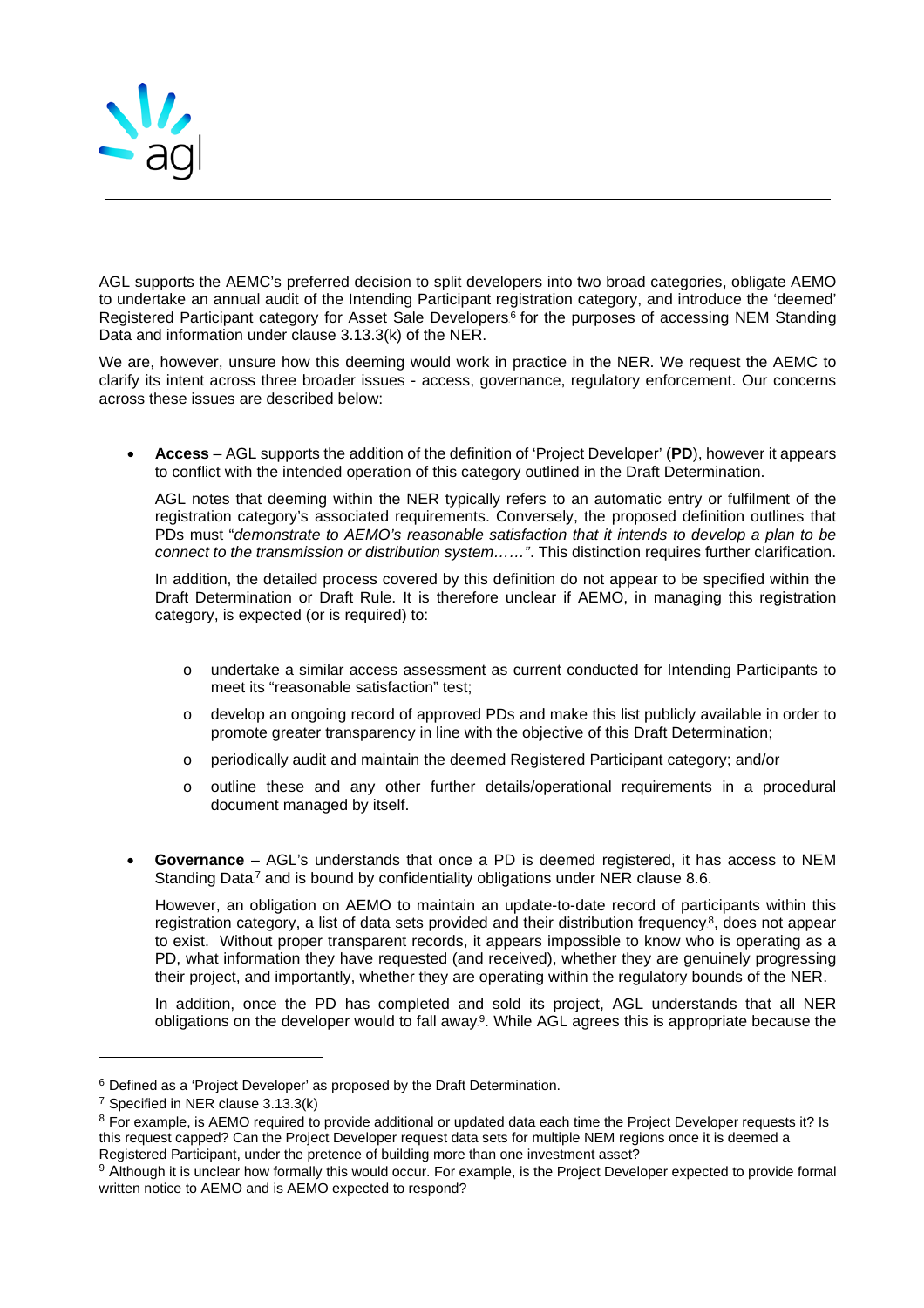

PD is (presumably) no longer undertaking an activity associated with the NEM, they are likely to continue to hold various confidential data sets.

AGL flagged a key concern regarding misuse or the sale of confidential data, particularly once the PD had left the regulatory environment in our submission to the Consultation Paper. The Draft Determination does not appear to consider this issue in any further detail, nor does it quantify its risk. In addition, there remains a risk that NEM Standing Data is widened to include other and potentially more granular/sensitive datasets, including those associated with Distributed Energy Resources in the future. We therefore again urge the AEMC to review this issue to ensure all unintended consequences are addressed.

AGL suggests exploring whether an obligation to destroy or desensitise (with evidence) the data sets prior to leaving the NER (i.e. prior to selling off their asset etc.), could be enforced as a way of ensuring the data provided within the regulatory framework remained wholly protected. To suitably incentive PDs to adhere to this obligation, AGL also believes a civil penalty provision should be considered.

- **Regulatory Enforcement** AGL remains unclear how the proposed deemed Registered Participant framework would be enforced generally, and specifically under certain scenarios. Examples include where:
	- $\circ$  there was a breach of the NER such as a violation of the confidentiality provisions;
	- o the PD became bankrupt; or
	- o The PD abandoned their project prior to completing its intended operation (and sale).

In our view, addressing the access and governance issues above would go some way to identifying a potential regulatory breach and enforcing the regulatory framework. However, we believe further practical guidance to the Australian Energy Regulator is necessary to ensure this likely growing registration category is appropriated managed within the NER.

Overall, AGL supports introduction of the overarching PD registration category, however, we believe several significant layers of regulatory detail is missing from the Draft Determination and Draft Rule. We suggest that rather than create specific obligations which are prescribed to this deemed registration category, the AEMC should instead consider mirroring the arrangements applicable to the Intending Participant category, with some slight differences:

- we agree that PD should not have access to those rights and obligations related to disputes outlined in NER clause 5.16.5, 5.17.5 and 8.2.1(a)4 $^{\rm 10}$ ; but that
- a new obligation regarding data protection, outlined above, be implemented and enforced as a civil penalty provision.

As a general principle, any information and data obtained through the NEM regulatory framework must be protected to the greatest extent possible by the framework, and suitable incentives must equally be placed on participants to operate within the bounds of the NER.

<sup>10</sup> AEMC Draft Rule Determination, National Electricity Amendment (Transparency of New Projects) Rule 2019; 1 August 2019; page 25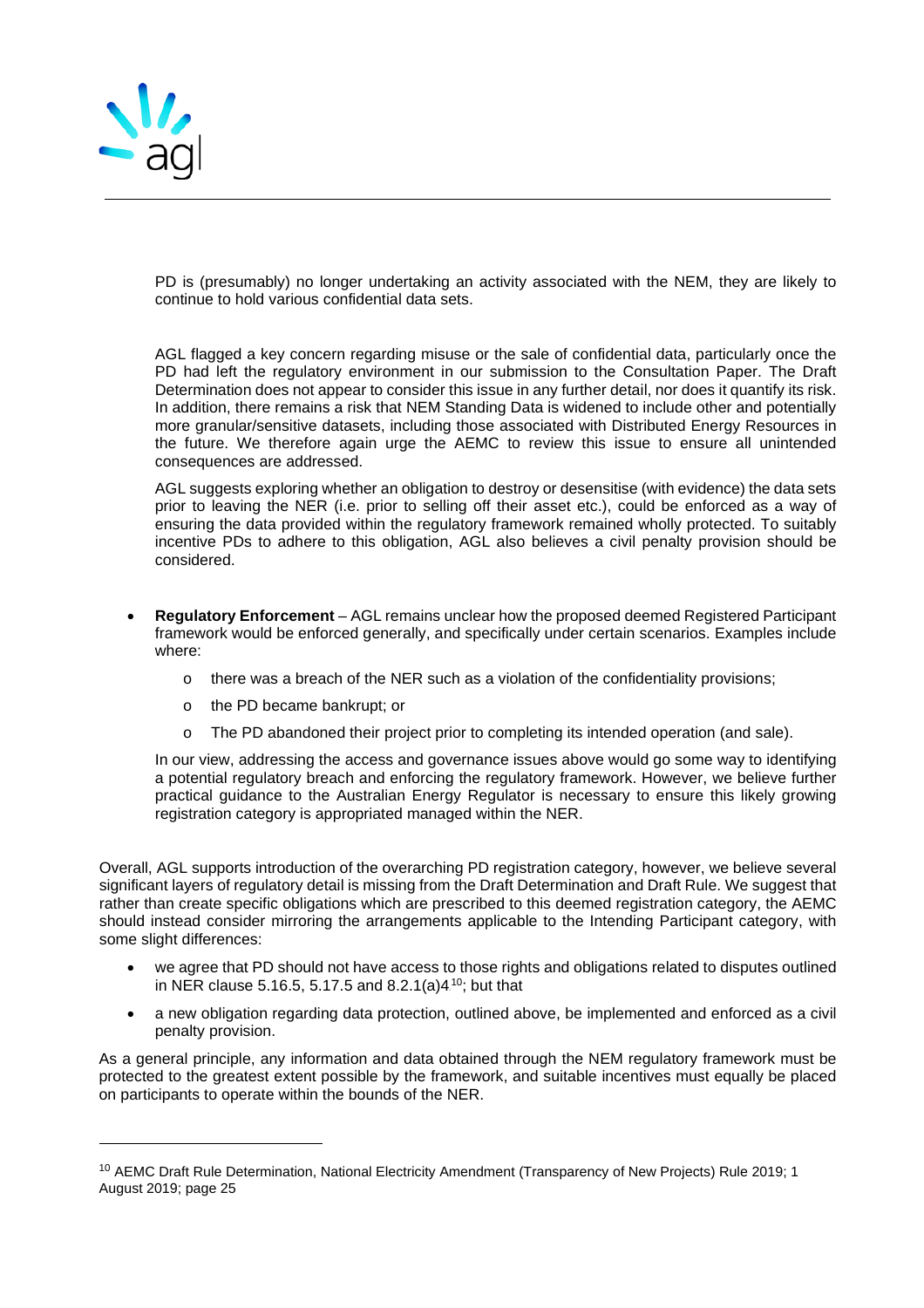

While AGL acknowledges that a data destruction obligation does not apply to Intending Participants.11, we believe that one should apply to deemed Registered Participants. This is because an Intending Participant is suitably incentivised to progress to full Registered Participant status in order to protect their ongoing ability to operate in the NEM, whereas this same incentive does not apply to deemed Registered Participants. A PD never intending to register as a Registered Participant will therefore only spend a limited amount of time bound by the NER but the sensitivity/confidential nature of the data sets may prevail for longer.

Further, due to the broad nature of the PD definition, the number of developers progressing projects through the deemed Registered Participant category, irrespective of whether their project reaches completion or not, is likely to be higher when compared to Intending Participants. Therefore, the number of PDs walking away from the NER is also likely to increase, and as such we believe there is a clear case to ensure that enduring data protections and confidentiality provisions are strengthened for this class of Registered Participant.

## **Informational flows between connection applicants, TNSPs and AEMO**

AGL understands the Draft Determination seeks to place an obligation on Transmission Network System Providers (TNSPs) to share key connection information with AEMO, which it has received from connection applications and enquires. AGL supports the provision and transfer of key connection information with AEMO for publication in a central register (i.e. the Generator Information Page (GIP)).

We also welcome the proposed measures to uplift the GIP and turn it into a key market reference source. However, we believe that this page needs to strike the right balance between transparency and accuracy of information to serve its intended purpose.

AGL has some concerns that the inclusion of information from connection enquiries, which are likely to include speculative proponent information, may mislead the view of bona fide developers seeking to build new investments. This may be particularly damaging to areas of the NEM where generation, load or balancing services (including system strength, frequency support and inertia services) are required. We believe such misdirection may increase the risks that no new (or insufficient levels) of investment occur.

In addition, but separately, developer information provided at the enquiry stage may be dependent or may influence several other commercial hurdles. Sharing of this information on the GIP may then unfairly erode a first mover advantage, where the proponent is reliant on other commercial negotiations or approvals outside of its control (i.e. state environmental approval or negotiations with a landowner etc.) to complete.

While we recognise that improving the transparency of connection enquires will provide insights into the areas which have or are experiencing increased levels of developer interest, we believe there may be a better way to provide this informational signal to the market, while balancing transparency, commercial interests and informational accuracy. AGL encourage the AEMC to amend its Draft Determination to only require an aggregated subset of information to be shared by TNSPs with AEMO at the connection enquiry level on a quarterly basis. Specifically, the aggregated data set would only cover information which can be used to inform developer interest or growing congestion in a region. This information should be limited to the following:

• Site location – referenced to the proposed transmission connection point/node or transmission line, instead of proposed GPS coordinates.<sup>12</sup>;

<sup>&</sup>lt;sup>11</sup> Therefore, a small proportion of persons deregistered by themselves or AEMO retain access to time sensitive and confidential NEM Standing Data.

<sup>&</sup>lt;sup>12</sup> This adjustment should be made to information received from both connection applications and enquires to protect commercial interests.